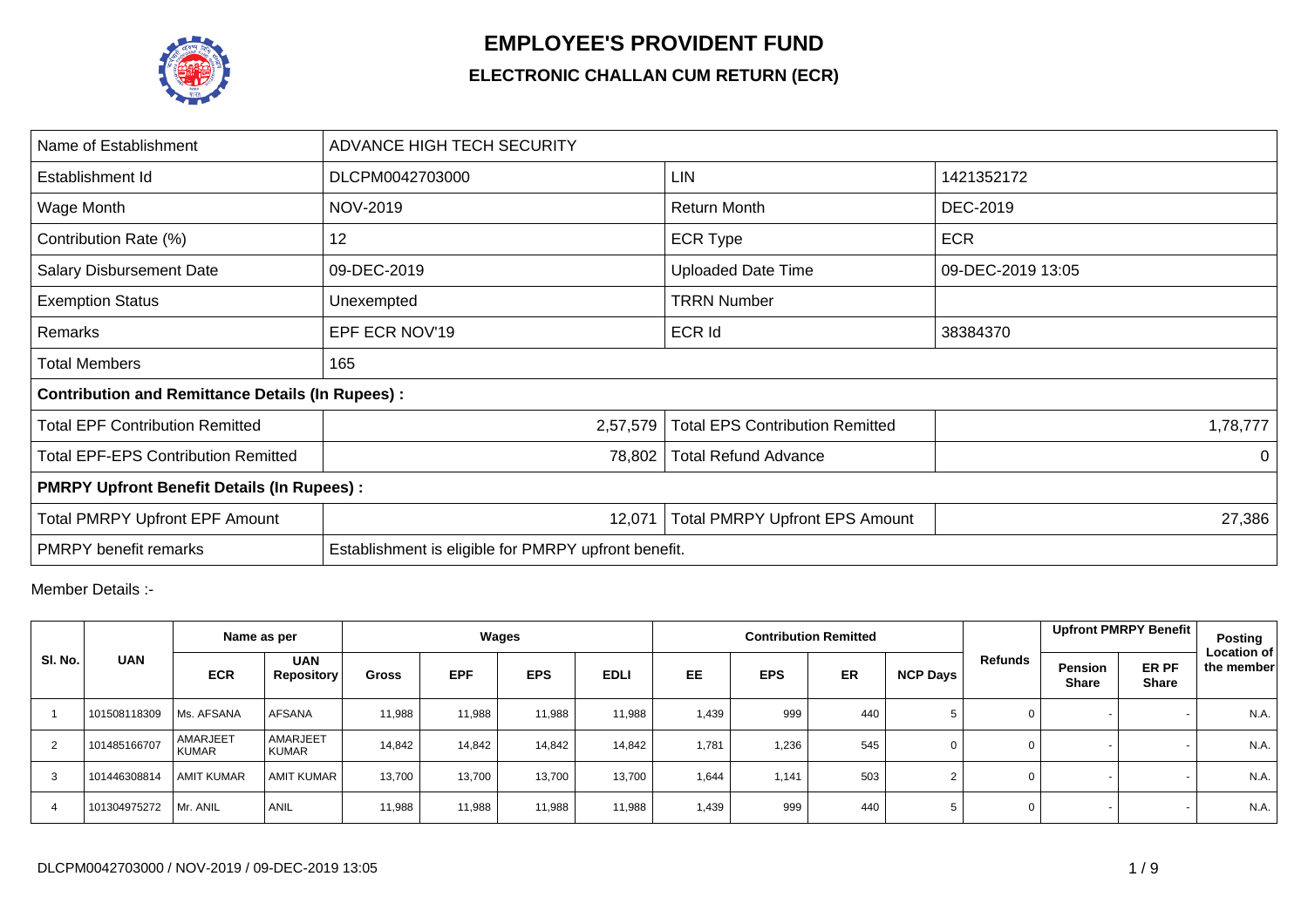|                |              | Name as per                          |                                                |              |            | Wages      |             |           |            | <b>Contribution Remitted</b> |                 |                |                                | <b>Upfront PMRPY Benefit</b> | Posting                          |
|----------------|--------------|--------------------------------------|------------------------------------------------|--------------|------------|------------|-------------|-----------|------------|------------------------------|-----------------|----------------|--------------------------------|------------------------------|----------------------------------|
| SI. No.        | <b>UAN</b>   | <b>ECR</b>                           | <b>UAN</b><br><b>Repository</b>                | <b>Gross</b> | <b>EPF</b> | <b>EPS</b> | <b>EDLI</b> | <b>EE</b> | <b>EPS</b> | <b>ER</b>                    | <b>NCP Days</b> | <b>Refunds</b> | <b>Pension</b><br><b>Share</b> | ER PF<br><b>Share</b>        | <b>Location of</b><br>the member |
| 5              | 101485166730 | <b>ANIL KUMAR</b>                    | <b>ANIL KUMAR</b>                              | 14,271       | 14,271     | 14,271     | 14,271      | 1,713     | 1,189      | 524                          | $\overline{1}$  | $\mathbf 0$    |                                |                              | N.A.                             |
| 6              | 101485167181 | ANIRUDH                              | ANIRUDH                                        | 14,842       | 14,842     | 14,842     | 14,842      | 1,781     | 1,236      | 545                          | $\mathbf 0$     | $\mathbf 0$    |                                |                              | N.A.                             |
| $\overline{7}$ | 101219575727 | ANITA                                | <b>ANITA</b>                                   | 14,271       | 14,271     | 14,271     | 14,271      | 1,713     | 1,189      | 524                          | $\overline{1}$  | 0              |                                |                              | N.A.                             |
| 8              | 101497092855 | <b>ANJU</b>                          | <b>ANJU</b>                                    | 14,271       | 14,271     | 14,271     | 14,271      | 1,713     | 1,189      | 524                          | $\overline{1}$  | 0              |                                |                              | N.A.                             |
| 9              | 101068695920 | Mr. ANKUR<br><b>GAUTAM</b>           | ANKUR<br><b>GAUTAM</b>                         | 14,842       | 14,842     | 14,842     | 14,842      | 1,781     | 1,236      | 545                          | 0               | 0              |                                |                              | N.A.                             |
| 10             | 101087749327 | Mr. ANUBHAV<br><b>SINGH</b>          | ANUBHAV<br><b>SINGH</b>                        | 14,842       | 14,842     | 14,842     | 14,842      | 1,781     | 1,236      | 545                          | $\mathsf 0$     | 0              | 1,236                          | 545                          | N.A.                             |
| 11             | 101485166690 | ANUJ KUMAR                           | <b>ANUJ KUMAR</b>                              | 14,842       | 14,842     | 14,842     | 14,842      | 1,781     | 1,236      | 545                          | $\mathbf 0$     | 0              |                                |                              | N.A.                             |
| 12             | 100724883569 | Mr. ANUJ<br><b>SHARMA</b>            | LUIA<br><b>SHARMA</b>                          | 14,842       | 14,842     | 14,842     | 14,842      | 1,781     | 1,236      | 545                          | $\mathbf 0$     | 0              |                                |                              | N.A.                             |
| 13             | 101067269467 | <b>ARUN KUMAR</b>                    | ARUN<br><b>KUMAR</b>                           | 13,700       | 13,700     | 13,700     | 13,700      | 1,644     | 1,141      | 503                          | $\overline{2}$  | $\mathbf 0$    |                                |                              | N.A.                             |
| 14             | 101209488191 | <b>ARUN YADAV</b>                    | <b>ARUN YADAV</b>                              | 14,271       | 14,271     | 14,271     | 14,271      | 1,713     | 1,189      | 524                          | $\overline{1}$  | $\mathbf 0$    | 1,189                          | 524                          | N.A.                             |
| 15             | 100634808941 | <b>ASHA DAS</b>                      | ASHA DAS                                       | 14,842       | 14,842     | 14,842     | 14,842      | 1,781     | 1,236      | 545                          | $\mathbf 0$     | 0              |                                |                              | N.A.                             |
| 16             | 101497093307 | Mr. ASHISH<br><b>KUMAR</b>           | <b>ASHISH</b><br><b>KUMAR</b>                  | 14,271       | 14,271     | 14,271     | 14,271      | 1,713     | 1,189      | 524                          | $\overline{1}$  | 0              |                                |                              | N.A.                             |
| 17             | 101471375524 | ASHOK<br><b>SHARMA</b>               | <b>ASHOK</b><br><b>SHARMA</b>                  | 14,271       | 14,271     | 14,271     | 14,271      | 1,713     | 1,189      | 524                          | $\overline{1}$  | 0              |                                |                              | N.A.                             |
| 18             | 100634810887 | <b>AVINASH</b><br><b>KUMAR</b>       | <b>AVINASH</b><br><b>KUMAR</b>                 | 14,271       | 14,271     | 14,271     | 14,271      | 1,713     | 1,189      | 524                          | $\overline{1}$  | 0              |                                |                              | N.A.                             |
| 19             | 101332022605 | Mrs. BABITA                          | <b>BABITA</b>                                  | 13,700       | 13,700     | 13,700     | 13,700      | 1,644     | 1,141      | 503                          | $\overline{2}$  | $\Omega$       | Deactivated                    | Deactivated                  | N.A.                             |
| 20             | 100987131212 | Mr. BAMBAM<br><b>KUMAR</b><br>PASWAN | <b>BAMBAM</b><br><b>KUMAR</b><br><b>PASWAN</b> | 9,134        | 9,134      | 9,134      | 9,134       | 1,096     | 761        | 335                          | 10              | 0              |                                |                              | N.A.                             |
| 21             | 101203164931 | Mr. BHANU<br>PRATAP SINGH            | <b>BHANU</b><br><b>PRATAP</b><br><b>SINGH</b>  | 4,567        | 4,567      | 4,567      | 4,567       | 548       | 380        | 168                          | 18              | $\mathbf 0$    |                                |                              | N.A.                             |
| 22             | 100551205569 | <b>BHARAT KR</b>                     | <b>BHARAT</b><br><b>KUMAR</b><br><b>MANDAL</b> | 11,417       | 11,417     | 11,417     | 11,417      | 1,370     | 951        | 419                          | 6               | 0              |                                |                              | N.A.                             |
| 23             | 101202213967 | Mr.<br><b>BHUPENDER</b>              | <b>BHUPENDER</b>                               | 14,842       | 14,842     | 14,842     | 14,842      | 1,781     | 1,236      | 545                          | $\Omega$        | $\mathbf 0$    |                                |                              | N.A.                             |
| 24             | 100511755403 | Mr.<br><b>BHUPENDER</b>              | <b>BHUPENDER</b>                               | 14,842       | 14,842     | 14,842     | 14,842      | 1,781     | 1,236      | 545                          | $\mathbf 0$     | 0              |                                |                              | N.A.                             |
| 25             | 101086023345 | <b>BRAJENDRA</b><br><b>KUMAR</b>     | <b>BRAJENDRA</b><br><b>KUMAR</b>               | 13,700       | 13,700     | 13,700     | 13,700      | 1,644     | 1,141      | 503                          | $\overline{2}$  | 0              |                                |                              | N.A.                             |
| 26             | 100511889727 | Mr. CHANCHAL<br><b>KUMAR</b>         | CHANCHAL<br><b>KUMAR</b>                       | 10,275       | 10,275     | 10,275     | 10,275      | 1,233     | 856        | 377                          | 8               | 0              |                                |                              | N.A.                             |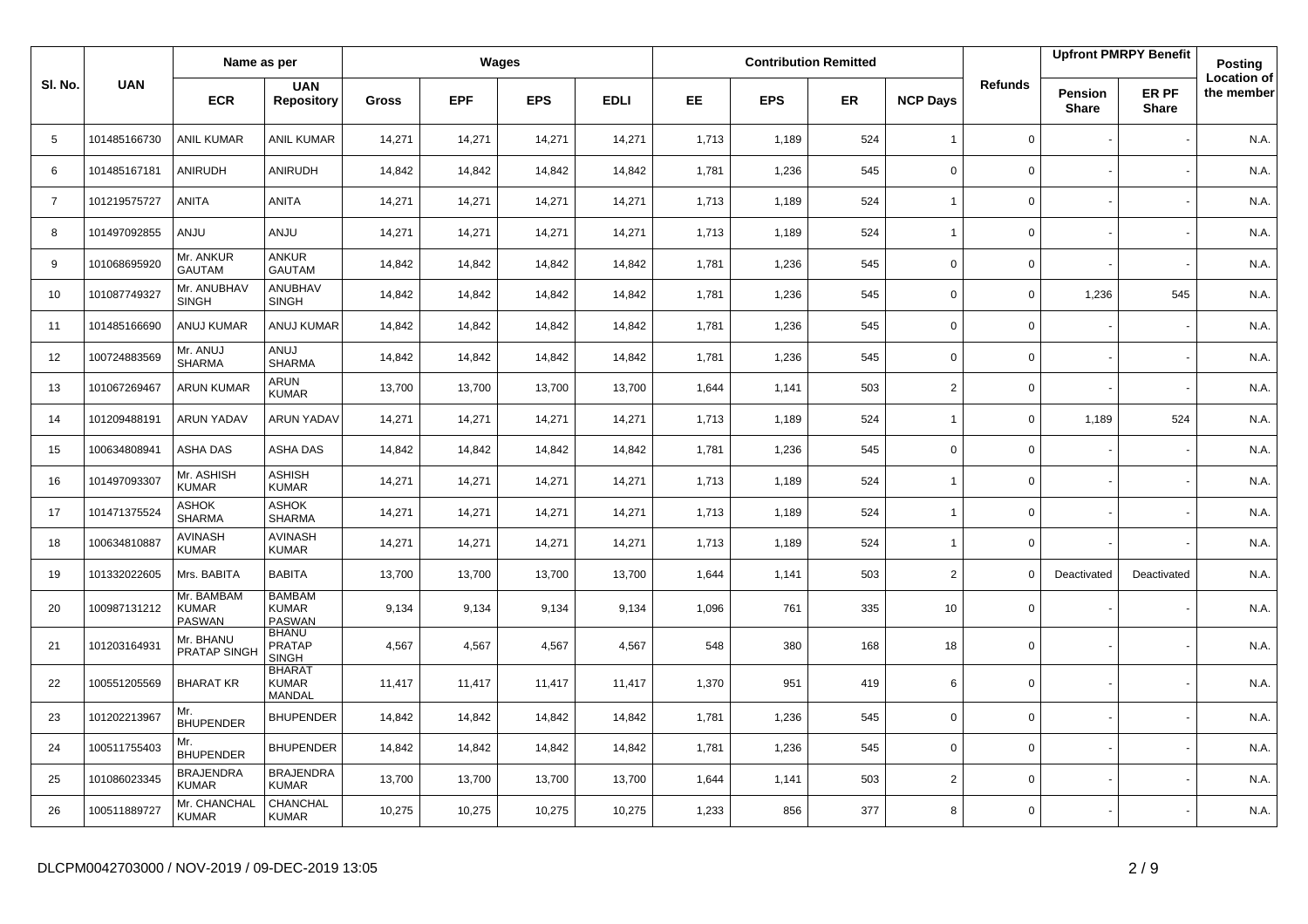|         |              | Name as per                     |                                  |              |             | Wages      |             |             |            | <b>Contribution Remitted</b> |                          |                |                         | <b>Upfront PMRPY Benefit</b> | Posting                          |
|---------|--------------|---------------------------------|----------------------------------|--------------|-------------|------------|-------------|-------------|------------|------------------------------|--------------------------|----------------|-------------------------|------------------------------|----------------------------------|
| SI. No. | <b>UAN</b>   | <b>ECR</b>                      | <b>UAN</b><br><b>Repository</b>  | <b>Gross</b> | <b>EPF</b>  | <b>EPS</b> | <b>EDLI</b> | <b>EE</b>   | <b>EPS</b> | <b>ER</b>                    | <b>NCP Days</b>          | <b>Refunds</b> | Pension<br><b>Share</b> | ER PF<br><b>Share</b>        | <b>Location of</b><br>the member |
| 27      | 101068695931 | Mr. CHANDAN<br><b>KUMAR</b>     | CHANDAN<br><b>KUMAR</b>          | 14,842       | 14,842      | 14,842     | 14,842      | 1,781       | 1,236      | 545                          | $\mathbf 0$              | 0              |                         |                              | N.A.                             |
| 28      | 101270907713 | Ms. CHANDNI                     | <b>CHANDNI</b>                   | 13,700       | 13,700      | 13,700     | 13,700      | 1,644       | 1,141      | 503                          | $\overline{\mathbf{c}}$  | 0              | 1,141                   | 503                          | N.A.                             |
| 29      | 101426785411 | Mr. CHANDPAL<br><b>SHARMA</b>   | CHANDPAL<br><b>SHARMA</b>        | 14,271       | 14,271      | 14,271     | 14,271      | 1,713       | 1,189      | 524                          | $\overline{1}$           | 0              | 1,189                   | 524                          | N.A.                             |
| 30      | 100585157850 | <b>CHINTOO</b><br><b>MANDAL</b> | <b>CHINTOO</b><br><b>MANDAL</b>  | $\mathbf 0$  | $\mathbf 0$ | 0          | $\mathbf 0$ | $\mathbf 0$ | 0          | $\mathbf 0$                  | 26                       | 0              |                         |                              | N.A.                             |
| 31      | 100551201822 | DEENANATH                       | <b>DEENANATH</b>                 | 13,700       | 13,700      | 13,700     | 13,700      | 1,644       | 1,141      | 503                          | $\overline{2}$           | 0              |                         |                              | N.A.                             |
| 32      | 100511528677 | Mr. DEEPAK                      | <b>DEEPAK</b>                    | 14,271       | 14,271      | 14,271     | 14,271      | 1,713       | 1,189      | 524                          | $\overline{\phantom{a}}$ | 0              |                         |                              | N.A.                             |
| 33      | 101513932510 | Mr. DEEPAK<br><b>BHILWARA</b>   | <b>DEEPAK</b><br><b>BHILWARA</b> | 14,271       | 14,271      | 14,271     | 14,271      | 1,713       | 1,189      | 524                          | $\overline{1}$           | 0              |                         |                              | N.A.                             |
| 34      | 101485167199 | <b>DEEPAK SINGH</b>             | <b>DEEPAK</b><br><b>SINGH</b>    | 14,842       | 14,842      | 14,842     | 14,842      | 1,781       | 1,236      | 545                          | $\Omega$                 | $\mathbf 0$    |                         |                              | N.A.                             |
| 35      | 101517468841 | Ms. DEEPIKA                     | <b>DEEPIKA</b>                   | 14,271       | 14,271      | 14,271     | 14,271      | 1,713       | 1,189      | 524                          | $\overline{1}$           | 0              |                         |                              | N.A.                             |
| 36      | 100551202918 | <b>DEVRAJ</b>                   | <b>DEVRAJ</b>                    | 14,842       | 14,842      | 14,842     | 14,842      | 1,781       | 1,236      | 545                          | $\mathbf 0$              | 0              |                         |                              | N.A.                             |
| 37      | 101129049712 | <b>DILIP KUMAR</b>              | <b>DILIP KUMAR</b>               | 14,271       | 14,271      | 14,271     | 14,271      | 1,713       | 1,189      | 524                          | $\overline{1}$           | 0              | 1,189                   | 524                          | N.A.                             |
| 38      | 101485167175 | <b>DINESH</b>                   | <b>DINESH</b>                    | 14,842       | 14,842      | 14,842     | 14,842      | 1,781       | 1,236      | 545                          | $\mathbf 0$              | 0              |                         |                              | N.A.                             |
| 39      | 101390362478 | Mr. GOPAL                       | <b>GOPAL</b>                     | 14,842       | 14,842      | 14,842     | 14,842      | 1,781       | 1,236      | 545                          | $\mathsf 0$              | 0              |                         |                              | N.A.                             |
| 40      | 100566163256 | Mr. GYAN<br><b>SINGH</b>        | <b>GYAN SINGH</b>                | 14,842       | 14,842      | 14,842     | 14,842      | 1,781       | 1,236      | 545                          | $\mathbf 0$              | $\mathbf 0$    |                         |                              | N.A.                             |
| 41      | 101186798598 | <b>HARISH KUMA</b>              | HARISH<br><b>KUMAR</b>           | 14,842       | 14,842      | 14,842     | 14,842      | 1,781       | 1,236      | 545                          | $\mathsf 0$              | $\mathbf{0}$   | 1,236                   | 545                          | N.A.                             |
| 42      | 101291423288 | Mr. HIRA LAL<br>SAHU            | <b>HIRA LAL</b><br>SAHU          | 14,842       | 14,842      | 14,842     | 14,842      | 1,781       | 1,236      | 545                          | $\mathbf 0$              | 0              |                         |                              | N.A.                             |
| 43      | 101393221463 | Mrs.<br><b>INDRAWATI</b>        | <b>INDRAWATI</b>                 | 14,842       | 14,842      | 14,842     | 14,842      | 1,781       | 1,236      | 545                          | $\mathbf 0$              | 0              |                         |                              | N.A.                             |
| 44      | 101414468451 | Mrs. KAILASH<br><b>DEVI</b>     | KAILASH<br><b>DEVI</b>           | 14,842       | 14,842      | 14,842     | 14,842      | 1,781       | 1,236      | 545                          | $\mathbf 0$              | 0              |                         |                              | N.A.                             |
| 45      | 101381187673 | Mr. KAILASH<br><b>PASWAN</b>    | KAILASH<br><b>PASWAN</b>         | $\mathbf 0$  | $\mathbf 0$ | 0          | $\mathbf 0$ | $\mathbf 0$ | 0          | $\mathbf 0$                  | 26                       | 0              |                         |                              | N.A.                             |
| 46      | 101517468860 | Mr. KAMAL<br><b>KISHOR</b>      | <b>KAMAL</b><br><b>KISHOR</b>    | 14,842       | 14,842      | 14,842     | 14,842      | 1,781       | 1,236      | 545                          | $\mathbf 0$              | $\mathbf{0}$   |                         |                              | N.A.                             |
| 47      | 101497093311 | Mr. KAMLESH<br><b>KUMAR</b>     | <b>KAMLESH</b><br><b>KUMAR</b>   | 14,271       | 14,271      | 14,271     | 14,271      | 1,713       | 1,189      | 524                          | $\overline{1}$           | 0              |                         |                              | N.A.                             |
| 48      | 101228120643 | Mr. KAPIL                       | KAPIL                            | 13,700       | 13,700      | 13,700     | 13,700      | 1,644       | 1,141      | 503                          | $\overline{2}$           | 0              |                         |                              | N.A.                             |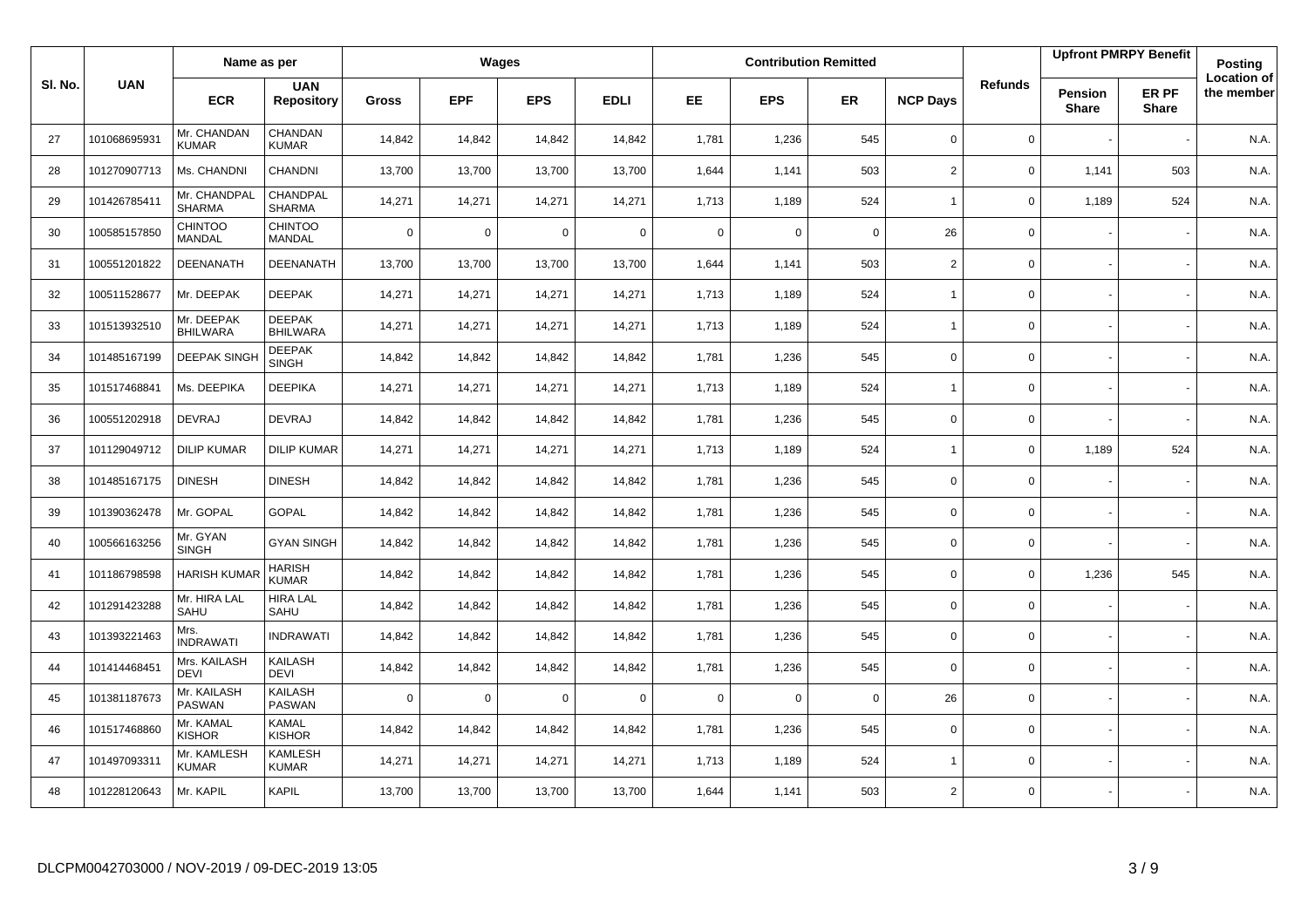|         |              | Name as per                   |                                  |              |            | Wages      |             |           |            | <b>Contribution Remitted</b> |                 |                |                                | <b>Upfront PMRPY Benefit</b> | Posting                          |
|---------|--------------|-------------------------------|----------------------------------|--------------|------------|------------|-------------|-----------|------------|------------------------------|-----------------|----------------|--------------------------------|------------------------------|----------------------------------|
| SI. No. | <b>UAN</b>   | <b>ECR</b>                    | <b>UAN</b><br><b>Repository</b>  | <b>Gross</b> | <b>EPF</b> | <b>EPS</b> | <b>EDLI</b> | <b>EE</b> | <b>EPS</b> | <b>ER</b>                    | <b>NCP Days</b> | <b>Refunds</b> | <b>Pension</b><br><b>Share</b> | ER PF<br><b>Share</b>        | <b>Location of</b><br>the member |
| 49      | 100758416227 | Mr. KARTIK                    | <b>KARTIK</b>                    | 13,700       | 13,700     | 13,700     | 13,700      | 1,644     | 1,141      | 503                          | $\overline{2}$  | $\Omega$       | Deactivated                    | Deactivated                  | N.A.                             |
| 50      | 101497092840 | <b>KOMAL KUMAF</b>            | KOMAL<br>KUMARI                  | 14,271       | 14,271     | 14,271     | 14,271      | 1,713     | 1,189      | 524                          | $\overline{1}$  | 0              |                                |                              | N.A.                             |
| 51      | 101410423359 | Mr. KULDEEP<br><b>KUMAR</b>   | <b>KULDEEP</b><br><b>KUMAR</b>   | 4,567        | 4,567      | 4,567      | 4,567       | 548       | 380        | 168                          | 18              | 0              |                                |                              | N.A.                             |
| 52      | 101272833502 | Mr. KULDEEP<br><b>KUMAR</b>   | <b>KULDEEP</b><br><b>KUMAR</b>   | 14,842       | 14,842     | 14,842     | 14,842      | 1,781     | 1,236      | 545                          | $\mathbf 0$     | $\mathbf{0}$   |                                |                              | N.A.                             |
| 53      | 101419412127 | LOKENDRA<br><b>KUMAR</b>      | <b>LOKENDRA</b><br><b>KUMAR</b>  | 14,842       | 14,842     | 14,842     | 14,842      | 1,781     | 1,236      | 545                          | $\mathbf 0$     | 0              | Deactivated                    | Deactivated                  | N.A.                             |
| 54      | 100551203135 | MAMTA                         | <b>MAMTA</b>                     | 14,842       | 14,842     | 14,842     | 14,842      | 1,781     | 1,236      | 545                          | 0               | 0              |                                |                              | N.A.                             |
| 55      | 101226699638 | <b>MANISH KUMA</b>            | MANISH<br><b>KUMAR</b>           | 13,700       | 13,700     | 13.700     | 13,700      | 1,644     | 1.141      | 503                          | $\overline{2}$  | 0              | 1,141                          | 503                          | N.A.                             |
| 56      | 101249420862 | Mrs. MANISHI                  | <b>MANISHI</b>                   | 12,559       | 12,559     | 12,559     | 12,559      | 1,507     | 1,046      | 461                          | $\overline{4}$  | 0              |                                |                              | N.A.                             |
| 57      | 101508095867 | <b>MANJU</b>                  | MANJU                            | 11,417       | 11,417     | 11,417     | 11,417      | 1,370     | 951        | 419                          | 6               | 0              |                                |                              | N.A.                             |
| 58      | 101434517100 | Mr. MANOHAR<br><b>PASWAN</b>  | <b>MANOHAR</b><br>PASWAN         | 13,700       | 13,700     | 13,700     | 13,700      | 1,644     | 1,141      | 503                          | $\overline{2}$  | 0              |                                |                              | N.A.                             |
| 59      | 101176538245 | Mr. MANOJ<br><b>KUMAR</b>     | <b>MANOJ</b><br><b>KUMAR</b>     | 9,704        | 9,704      | 9.704      | 9,704       | 1,164     | 808        | 356                          | 9               | $\mathbf{0}$   |                                |                              | N.A.                             |
| 60      | 101485165540 | Mr. MANOJ                     | <b>MANOJ</b><br><b>KUMAR</b>     | 14,842       | 14,842     | 14,842     | 14,842      | 1,781     | 1,236      | 545                          | $\mathbf 0$     | 0              |                                |                              | N.A.                             |
| 61      | 101339760449 | Mr. MANOJ<br><b>KUMAR SAH</b> | <b>MANOJ</b><br><b>KUMAR SAH</b> | 14,842       | 14,842     | 14,842     | 14,842      | 1,781     | 1,236      | 545                          | $\mathbf 0$     | 0              | 1,236                          | 545                          | N.A.                             |
| 62      | 101497092864 | <b>MANOJ</b><br><b>PASWAN</b> | <b>MANOJ</b><br><b>PASWAN</b>    | 14,271       | 14,271     | 14,271     | 14,271      | 1,713     | 1,189      | 524                          | $\overline{1}$  | 0              |                                |                              | N.A.                             |
| 63      | 100551203616 | <b>MANTUN</b>                 | <b>MANTUN</b>                    | 14,842       | 14,842     | 14,842     | 14,842      | 1,781     | 1,236      | 545                          | $\mathbf 0$     | 0              |                                |                              | N.A.                             |
| 64      | 100732911407 | Mr. MD RIZWAN<br><b>ALAM</b>  | <b>MD RIZWAN</b><br>ALAM         | 14,842       | 14,842     | 14,842     | 14,842      | 1,781     | 1,236      | 545                          | $\mathbf 0$     | $\mathbf 0$    |                                |                              | N.A.                             |
| 65      | 101471377966 | <b>MD SALMAN</b>              | <b>MD SALMAN</b>                 | 14,271       | 14,271     | 14,271     | 14,271      | 1,713     | 1,189      | 524                          | $\mathbf{1}$    | 0              |                                |                              | N.A.                             |
| 66      | 101458714839 | <b>MILAN CHELL</b>            | <b>MILAN CHELL</b>               | 14,842       | 14,842     | 14,842     | 14,842      | 1,781     | 1,236      | 545                          | $\mathbf 0$     | $\mathbf 0$    |                                |                              | N.A.                             |
| 67      | 101458714894 | <b>MO NADEEM</b>              | <b>MO NADEEM</b>                 | 14,271       | 14,271     | 14,271     | 14,271      | 1,713     | 1,189      | 524                          | $\overline{1}$  | 0              |                                |                              | N.A.                             |
| 68      | 100876013439 | Mr. MOHD<br><b>KURBAN</b>     | <b>MOHD</b><br><b>KURBAN</b>     | 14,842       | 14,842     | 14,842     | 14,842      | 1,781     | 1,236      | 545                          | $\mathbf 0$     | 0              |                                |                              | N.A.                             |
| 69      | 101425713674 | Ms. MOHINI                    | <b>MOHINI</b>                    | 12,559       | 12,559     | 12,559     | 12,559      | 1,507     | 1,046      | 461                          | $\overline{4}$  | 0              | 1,046                          | 461                          | N.A.                             |
| 70      | 101167949217 | Mr.<br>MUINUDDEEN             | <b>MUINUDDEE</b><br>N            | 14,271       | 14,271     | 14,271     | 14,271      | 1,713     | 1,189      | 524                          | $\overline{1}$  | 0              |                                |                              | N.A.                             |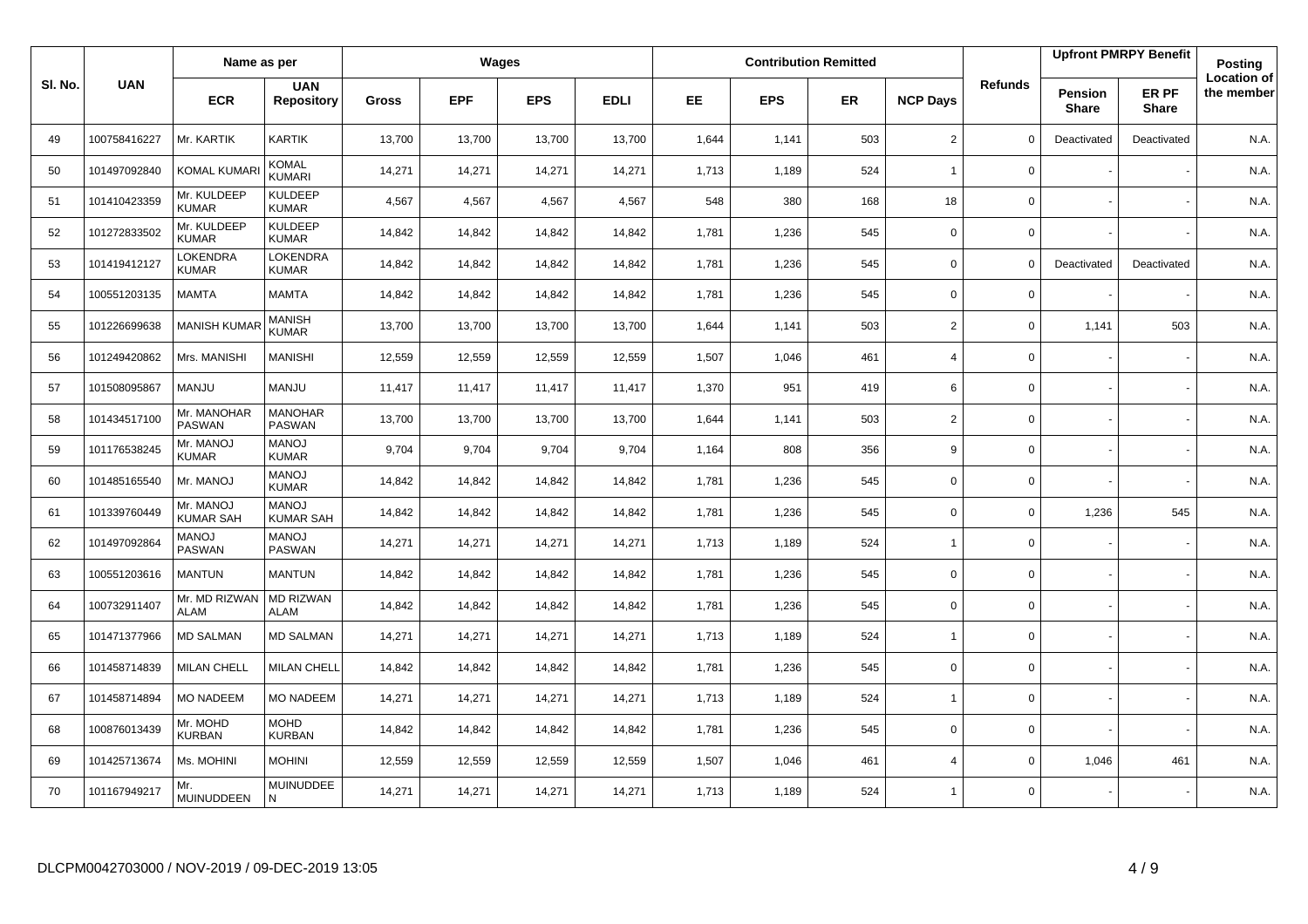|        |              | Name as per                                |                                                |              |            | Wages       |             |           |             | <b>Contribution Remitted</b> |                 |                |                                | <b>Upfront PMRPY Benefit</b> | Posting                          |
|--------|--------------|--------------------------------------------|------------------------------------------------|--------------|------------|-------------|-------------|-----------|-------------|------------------------------|-----------------|----------------|--------------------------------|------------------------------|----------------------------------|
| SI. No | <b>UAN</b>   | <b>ECR</b>                                 | <b>UAN</b><br><b>Repository</b>                | <b>Gross</b> | <b>EPF</b> | <b>EPS</b>  | <b>EDLI</b> | <b>EE</b> | <b>EPS</b>  | <b>ER</b>                    | <b>NCP Days</b> | <b>Refunds</b> | <b>Pension</b><br><b>Share</b> | ER PF<br><b>Share</b>        | <b>Location of</b><br>the member |
| 71     | 101528815510 | <b>MUKESH</b><br><b>KUMAR</b>              | <b>MUKESH</b><br><b>KUMAR</b>                  | 11,988       | 11,988     | 11,988      | 11,988      | 1,439     | 999         | 440                          | $\,$ 5 $\,$     | 0              |                                |                              | N.A.                             |
| 72     | 101087749287 | Mr. MUKESH<br><b>KUMAR GUPTA</b>           | <b>MUKESH</b><br><b>KUMAR</b><br><b>GUPTA</b>  | 14,842       | 14,842     | 14,842      | 14,842      | 1,781     | 1,236       | 545                          | $\mathbf 0$     | 0              | 1,236                          | 545                          | N.A.                             |
| 73     | 100474262799 | Mukesh Kumar                               | <b>MUKESH</b><br><b>KUMAR</b><br><b>PODDAR</b> | 14,842       | 14,842     | 14,842      | 14,842      | 1,781     | 1,236       | 545                          | $\Omega$        | $\Omega$       |                                |                              | N.A.                             |
| 74     | 101114907546 | Mr. MURTAZA<br><b>ANSARI</b>               | <b>MURTAZA</b><br><b>ANSARI</b>                | 14,842       | 14,842     | 14,842      | 14,842      | 1,781     | 1,236       | 545                          | 0               | 0              |                                |                              | N.A.                             |
| 75     | 101414502106 | Mr. NAR SINGH<br><b>KUMAR</b>              | <b>NAR SINGH</b><br><b>KUMAR</b>               | 14,271       | 14,271     | 14,271      | 14,271      | 1,713     | 1,189       | 524                          | $\overline{1}$  | 0              |                                |                              | N.A.                             |
| 76     | 100516642553 | Mr. NARENDER<br><b>SINGH</b>               | NARENDER<br><b>SINGH</b>                       | 14,271       | 14,271     | 14,271      | 14,271      | 1,713     | 1,189       | 524                          | $\overline{1}$  | 0              |                                |                              | N.A.                             |
| 77     | 101152555043 | NARENDRA                                   | NARENDRA                                       | 14,842       | 14,842     | 14,842      | 14,842      | 1,781     | 1,236       | 545                          | $\mathbf 0$     | 0              | 1,236                          | 545                          | N.A.                             |
| 78     | 101446308748 | Mr. NEERAJ<br><b>KUMAR</b>                 | NEERAJ<br><b>KUMAR</b>                         | 13,129       | 13,129     | 13,129      | 13,129      | 1,575     | 1,094       | 481                          | 3               | 0              |                                |                              | N.A.                             |
| 79     | 101497092893 | <b>NEETU</b>                               | NEETU                                          | 13,129       | 13,129     | 13,129      | 13,129      | 1,575     | 1,094       | 481                          | 3               | 0              |                                |                              | N.A.                             |
| 80     | 101458714825 | NIPU DEVI                                  | NIPU DEVI                                      | 14,842       | 14,842     | 14,842      | 14,842      | 1,781     | 1,236       | 545                          | $\mathbf 0$     | 0              |                                |                              | N.A.                             |
| 81     | 101485167201 | <b>NITESH KUMAR</b>                        | <b>NITESH</b><br><b>KUMAR</b>                  | 14,842       | 14,842     | 14,842      | 14,842      | 1,781     | 1,236       | 545                          | $\mathbf 0$     | $\mathbf 0$    |                                |                              | N.A.                             |
| 82     | 101114907648 | Mr. ONKAR<br><b>KUMAR</b><br><b>PASWAN</b> | <b>ONKAR</b><br><b>KUMAR</b><br><b>PASWAN</b>  | $\mathbf 0$  | $\Omega$   | $\mathbf 0$ | $\mathbf 0$ | $\Omega$  | $\mathbf 0$ | $\mathbf 0$                  | 26              | $\mathbf 0$    | $\Omega$                       | Upfront benefit<br>rewarded  | N.A.                             |
| 83     | 101107180683 | <b>PAVNESH</b><br><b>KUMAR</b>             | <b>PAVNESH</b><br><b>KUMAR</b>                 | 13,700       | 13,700     | 13,700      | 13,700      | 1,644     | 1,141       | 503                          | $\overline{2}$  | $\mathbf 0$    | 1,141                          | 503                          | N.A.                             |
| 84     | 100551202960 | PAWAN II                                   | <b>PAWAN</b>                                   | 13,700       | 13,700     | 13,700      | 13,700      | 1,644     | 1,141       | 503                          | $\overline{2}$  | 0              |                                |                              | N.A.                             |
| 85     | 101408083152 | Mr.<br>PHAHIMUDDEE<br>N                    | PHAHIMUDD<br>EEN                               | 14,842       | 14,842     | 14,842      | 14,842      | 1,781     | 1,236       | 545                          | $\mathbf 0$     | 0              |                                |                              | N.A.                             |
| 86     | 101471375530 | PINTU GAUTAM                               | <b>PINTU</b><br><b>GAUTAM</b>                  | 14,842       | 14,842     | 14,842      | 14,842      | 1,781     | 1,236       | 545                          | $\mathbf 0$     | 0              |                                |                              | N.A.                             |
| 87     | 101217651935 | Ms. POOJA<br><b>KUMARI</b>                 | <b>POOJA</b><br><b>KUMARI</b>                  | 13,700       | 13,700     | 13,700      | 13,700      | 1,644     | 1,141       | 503                          | 2               | 0              |                                |                              | N.A.                             |
| 88     | 101419412136 | PRABHA DEVI                                | PRABHA<br><b>DEVI</b>                          | 14,271       | 14,271     | 14,271      | 14,271      | 1,713     | 1,189       | 524                          | $\overline{1}$  | 0              | 1,189                          | 524                          | N.A.                             |
| 89     | 101461948580 | Mr. PRADEEP<br><b>ASWAL</b>                | PRADEEP<br><b>ASWAL</b>                        | 14,271       | 14,271     | 14,271      | 14,271      | 1,713     | 1,189       | 524                          | $\overline{1}$  | 0              |                                |                              | N.A.                             |
| 90     | 100512304105 | Mr. PRADEEP<br><b>KUMAR SINGH</b>          | <b>PRADEEP</b><br><b>KUMAR</b><br><b>SINGH</b> | 17,991       | 15,000     | 15,000      | 15,000      | 1,800     | 1,250       | 550                          | $\mathbf 0$     | 0              |                                |                              | N.A.                             |
| 91     | 101528815534 | PRADESH                                    | PRADESH                                        | 7,421        | 7,421      | 7,421       | 7,421       | 891       | 618         | 273                          | 13              | 0              |                                |                              | N.A.                             |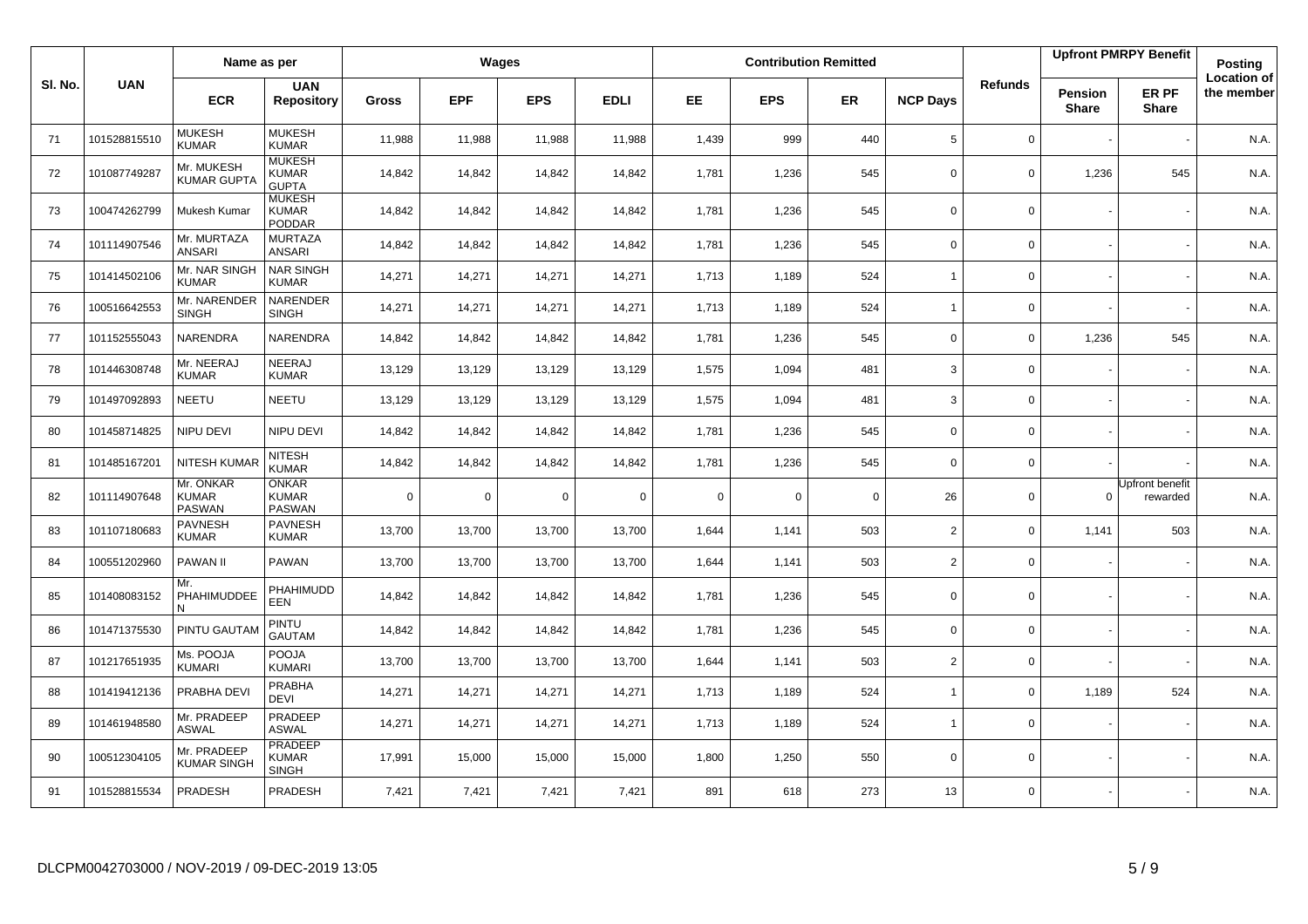|         |              | Name as per                                 |                                         |              |            | Wages      |             |       |            | <b>Contribution Remitted</b> |                 |                |                                | <b>Upfront PMRPY Benefit</b> | Posting                          |
|---------|--------------|---------------------------------------------|-----------------------------------------|--------------|------------|------------|-------------|-------|------------|------------------------------|-----------------|----------------|--------------------------------|------------------------------|----------------------------------|
| SI. No. | <b>UAN</b>   | <b>ECR</b>                                  | <b>UAN</b><br><b>Repository</b>         | <b>Gross</b> | <b>EPF</b> | <b>EPS</b> | <b>EDLI</b> | EE.   | <b>EPS</b> | ER                           | <b>NCP Days</b> | <b>Refunds</b> | <b>Pension</b><br><b>Share</b> | ER PF<br>Share               | <b>Location of</b><br>the member |
| 92      | 100702503916 | Mr. PRAKASH<br><b>SINGH BISHT</b>           | PRAKASH<br><b>SINGH BISHT</b>           | 14,842       | 14,842     | 14,842     | 14,842      | 1,781 | 1,236      | 545                          | $\mathbf 0$     | 0              |                                |                              | N.A.                             |
| 93      | 101508095879 | PREETI                                      | PREETI                                  | 14,271       | 14,271     | 14,271     | 14,271      | 1,713 | 1,189      | 524                          | $\overline{1}$  | $\mathbf 0$    |                                |                              | N.A.                             |
| 94      | 101458714936 | PREM CHAND                                  | PREM<br>CHAND                           | 14,271       | 14,271     | 14,271     | 14,271      | 1,713 | 1,189      | 524                          | $\overline{1}$  | 0              |                                |                              | N.A.                             |
| 95      | 101270907692 | Mr.<br>PREMNARAYAN AN                       | PREMNARAY                               | 14,842       | 14,842     | 14,842     | 14,842      | 1,781 | 1,236      | 545                          | $\Omega$        | 0              | 1,236                          | 545                          | N.A.                             |
| 96      | 101048119563 | Mr. PYARE LAL                               | PYARE LAL                               | 13,129       | 13,129     | 13,129     | 13,129      | 1,575 | 1,094      | 481                          | 3               | 0              | 1,094                          | 481                          | N.A.                             |
| 97      | 101361915112 | Mr.<br>RAGHUNANDA<br>N KUMAR                | RAGHUNAND<br>AN KUMAR                   | 10,275       | 10,275     | 10,275     | 10,275      | 1,233 | 856        | 377                          | 8               | 0              | 856                            | 377                          | N.A.                             |
| 98      | 101278724544 | Mr. RAHUL<br><b>KUMAR</b>                   | RAHUL<br><b>KUMAR</b>                   | 14,842       | 14,842     | 14,842     | 14,842      | 1,781 | 1,236      | 545                          | $\mathbf 0$     | 0              |                                |                              | N.A.                             |
| 99      | 101151377040 | Mr. RAJ KUMAR                               | <b>RAJ KUMAR</b>                        | 11,417       | 11,417     | 11,417     | 11,417      | 1,370 | 951        | 419                          | 6               | 0              |                                |                              | N.A.                             |
| 100     | 100892801306 | Mr. RAJ SINGH                               | <b>RAJ SINGH</b>                        | 14,842       | 14,842     | 14,842     | 14,842      | 1,781 | 1,236      | 545                          | $\mathbf 0$     | $\mathbf 0$    |                                |                              | N.A.                             |
| 101     | 100532996867 | RAJA RAM                                    | RAJA RAM                                | 14,842       | 14,842     | 14,842     | 14,842      | 1,781 | 1,236      | 545                          | $\mathbf 0$     | 0              |                                |                              | N.A.                             |
| 102     | 101517468839 | Mr. RAJEEV<br><b>KUMAR</b>                  | RAJEEV<br><b>KUMAR</b>                  | 14,842       | 14,842     | 14,842     | 14,842      | 1,781 | 1,236      | 545                          | $\mathbf 0$     | 0              |                                |                              | N.A.                             |
| 103     | 101435035893 | Mr. RAJESH                                  | <b>RAJESH</b>                           | 14,271       | 14,271     | 14,271     | 14,271      | 1,713 | 1,189      | 524                          | $\overline{1}$  | $\mathbf 0$    |                                |                              | N.A.                             |
| 104     | 100670983854 | Mr. RAJESH                                  | <b>RAJESH</b>                           | 14,842       | 14,842     | 14,842     | 14,842      | 1,781 | 1,236      | 545                          | $\mathbf 0$     | 0              |                                |                              | N.A.                             |
| 105     | 101471375553 | <b>RAJESH KUMAR</b>                         | <b>RAJESH</b><br><b>KUMAR</b>           | 13,700       | 13,700     | 13,700     | 13,700      | 1,644 | 1,141      | 503                          | $\overline{2}$  | $\mathbf 0$    |                                |                              | N.A.                             |
| 106     | 101188530484 | Mr. RAJKUMAR<br>YADAV                       | <b>RAJKUMAR</b><br>YADAV                | 14,842       | 14,842     | 14,842     | 14,842      | 1,781 | 1,236      | 545                          | $\mathbf 0$     | 0              |                                |                              | N.A.                             |
| 107     | 100566256947 | RAJU KR                                     | RAJU KUMAR                              | 14,842       | 14,842     | 14,842     | 14,842      | 1,781 | 1,236      | 545                          | $\mathbf 0$     | 0              |                                |                              | N.A.                             |
| 108     | 101365562711 | Mr. RAKESH<br>KUMAR JHA                     | <b>RAKESH</b><br>KUMAR JHA              | 14,842       | 14,842     | 14,842     | 14,842      | 1,781 | 1,236      | 545                          | $\mathbf 0$     | $\mathbf 0$    |                                |                              | N.A.                             |
| 109     | 101386670379 | Mr. RAKESH<br><b>KUMAR</b><br><b>NAMDEV</b> | <b>RAKESH</b><br><b>KUMAR</b><br>NAMDEV | 14,842       | 14,842     | 14,842     | 14,842      | 1,781 | 1,236      | 545                          | $\mathbf 0$     | $\mathbf 0$    | 1,236                          | 545                          | N.A.                             |
| 110     | 101528815523 | <b>RAM ASHISH</b>                           | <b>RAM ASHISH</b>                       | 11,417       | 11,417     | 11,417     | 11,417      | 1,370 | 951        | 419                          | 6               | 0              |                                |                              | N.A.                             |
| 111     | 101485166748 | <b>RAM KUMAR</b>                            | <b>RAM KUMAR</b>                        | 13,129       | 13,129     | 13,129     | 13,129      | 1,575 | 1,094      | 481                          | 3               | 0              |                                |                              | N.A.                             |
| 112     | 100551205697 | <b>RAM KUMAR</b>                            | <b>RAM KUMAR</b>                        | 13,700       | 13,700     | 13,700     | 13,700      | 1,644 | 1,141      | 503                          | $\overline{2}$  | 0              |                                |                              | N.A.                             |
| 113     | 101419412087 | <b>RAM MOHAN</b>                            | <b>RAM MOHAN</b>                        | 2,854        | 2,854      | 2,854      | 2,854       | 342   | 238        | 104                          | 21              | 0              | 238                            | 104                          | N.A.                             |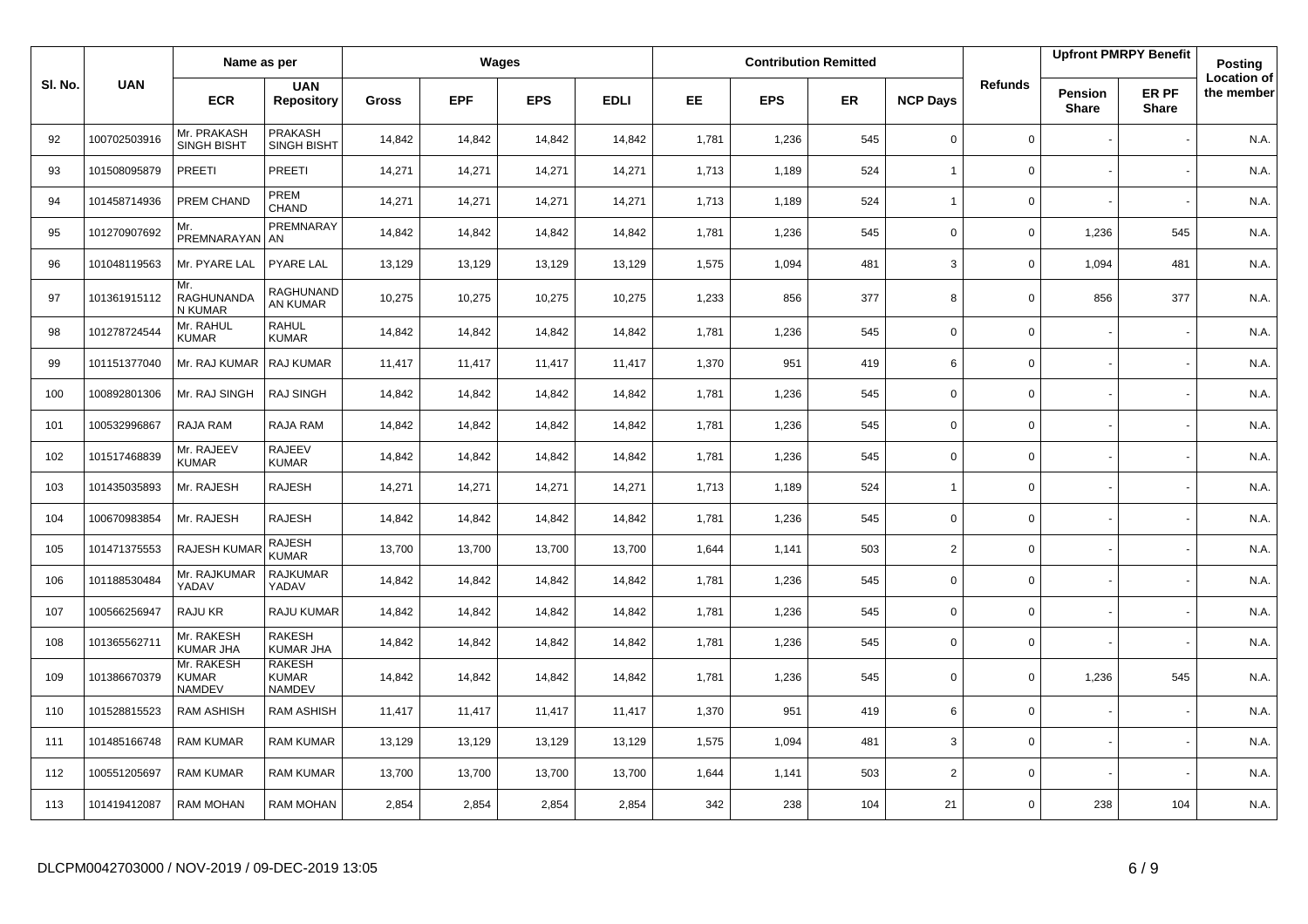|         |              | Name as per                      |                                                |             |             | Wages       |             |             |             | <b>Contribution Remitted</b> |                 |                |                                | <b>Upfront PMRPY Benefit</b> | <b>Posting</b>                   |
|---------|--------------|----------------------------------|------------------------------------------------|-------------|-------------|-------------|-------------|-------------|-------------|------------------------------|-----------------|----------------|--------------------------------|------------------------------|----------------------------------|
| SI. No. | <b>UAN</b>   | <b>ECR</b>                       | <b>UAN</b><br><b>Repository</b>                | Gross       | <b>EPF</b>  | <b>EPS</b>  | <b>EDLI</b> | <b>EE</b>   | <b>EPS</b>  | <b>ER</b>                    | <b>NCP Days</b> | <b>Refunds</b> | <b>Pension</b><br><b>Share</b> | ER PF<br><b>Share</b>        | <b>Location of</b><br>the member |
| 114     | 101471580037 | Mr. RAM ROOP                     | RAM ROOP                                       | 14,842      | 14,842      | 14,842      | 14,842      | 1,781       | 1,236       | 545                          | $\mathbf 0$     | $\mathbf{0}$   |                                |                              | N.A.                             |
| 115     | 100474379243 | Ms. RANI DEVI                    | RANI DEVI                                      | 10,846      | 10,846      | 10,846      | 10,846      | 1,302       | 903         | 399                          | $\overline{7}$  | 0              |                                |                              | N.A.                             |
| 116     | 101497781040 | <b>RANI KASHYAP</b>              | RANI<br>KASHYAP                                | 13,700      | 13,700      | 13,700      | 13,700      | 1,644       | 1,141       | 503                          | $\overline{2}$  | 0              |                                |                              | N.A.                             |
| 117     | 100532995380 | RANJAN                           | <b>RANJAN</b><br><b>KUMAR</b>                  | 14,842      | 14,842      | 14,842      | 14,842      | 1,781       | 1,236       | 545                          | $\mathbf 0$     | 0              |                                |                              | N.A.                             |
| 118     | 101419412162 | <b>RAVI KUMAR</b>                | <b>RAVI KUMAR</b>                              | 14,842      | 14,842      | 14,842      | 14,842      | 1,781       | 1,236       | 545                          | $\mathbf 0$     | 0              |                                |                              | N.A.                             |
| 119     | 100732250016 | <b>RAVINDRA</b>                  | <b>RAVINDRA</b>                                | 4,567       | 4,567       | 4.567       | 4,567       | 548         | 380         | 168                          | 18              | 0              |                                |                              | N.A.                             |
| 120     | 100566255383 | <b>RAVINDER</b>                  | RAVINDRA<br><b>RAUT</b>                        | 14,271      | 14,271      | 14,271      | 14,271      | 1,713       | 1,189       | 524                          | $\overline{1}$  | 0              |                                |                              | N.A.                             |
| 121     | 101299226232 | Mr. RITU                         | <b>RITU</b>                                    | 14,842      | 14,842      | 14.842      | 14,842      | 1,781       | 1.236       | 545                          | $\mathbf 0$     | 0              |                                |                              | N.A.                             |
| 122     | 101217651926 | Mrs. RUBI<br>CHAUBE              | <b>RUBI</b><br><b>CHAUBE</b>                   | 12,559      | 12,559      | 12,559      | 12,559      | 1,507       | 1,046       | 461                          | $\overline{4}$  | 0              |                                |                              | N.A.                             |
| 123     | 101368264694 | Mrs. RUMA                        | <b>RUMA</b>                                    | 14,842      | 14,842      | 14.842      | 14,842      | 1,781       | 1.236       | 545                          | $\mathbf 0$     | 0              | 1,236                          | 545                          | N.A.                             |
| 124     | 101528819644 | Mrs. RUPALI RAJ<br><b>GUPTA</b>  | RUPALI RAJ<br><b>GUPTA</b>                     | 11,988      | 11,988      | 11,988      | 11,988      | 1,439       | 999         | 440                          | 5               | 0              |                                |                              | N.A.                             |
| 125     | 101419412094 | <b>SACHIN</b>                    | <b>SACHIN</b>                                  | 14,842      | 14,842      | 14,842      | 14,842      | 1,781       | 1,236       | 545                          | $\mathbf 0$     | 0              | 1,236                          | 545                          | N.A.                             |
| 126     | 100957444864 | <b>SACHIN KUMAR</b>              | <b>SACHIN</b><br><b>KUMAR</b>                  | 14,842      | 14,842      | 14,842      | 14,842      | 1,781       | 1,236       | 545                          | $\mathbf 0$     | 0              |                                |                              | N.A.                             |
| 127     | 100511990638 | Mr. SANDEEP<br><b>KUMAR</b>      | SANDEEP<br><b>KUMAR</b>                        | 14,271      | 14,271      | 14,271      | 14,271      | 1,713       | 1,189       | 524                          | $\overline{1}$  | $\mathbf{0}$   |                                |                              | N.A.                             |
| 128     | 100551204373 | SANDEEP<br><b>SINGH</b>          | SANDEEP<br><b>SINGH</b>                        | 17,299      | 15,000      | 15,000      | 15,000      | 1,800       | 1,250       | 550                          | $\overline{1}$  | 0              |                                |                              | N.A.                             |
| 129     | 101202213980 | Mr. SANJAY<br><b>KUMAR</b>       | SANJAY<br><b>KUMAR</b>                         | $\mathbf 0$ | $\mathbf 0$ | $\mathbf 0$ | $\mathbf 0$ | $\mathbf 0$ | $\mathbf 0$ | $\mathbf 0$                  | 26              | $\mathbf{0}$   |                                |                              | N.A.                             |
| 130     | 100671646096 | <b>SANJAY KUMAR</b>              | SANJAY<br><b>KUMAR</b>                         | 14,271      | 14,271      | 14,271      | 14,271      | 1,713       | 1,189       | 524                          | $\overline{1}$  | 0              |                                |                              | N.A.                             |
| 131     | 100551204974 | SANJU                            | SANJU DEVI                                     | 14,842      | 14,842      | 14,842      | 14,842      | 1,781       | 1,236       | 545                          | $\mathbf 0$     | $\mathbf{0}$   |                                |                              | N.A.                             |
| 132     | 100566256767 | <b>SANTOSH</b><br><b>KUMAR</b>   | <b>SANTOSH</b><br><b>KUMAR</b><br><b>VERMA</b> | 17,299      | 15,000      | 15,000      | 15,000      | 1,800       | 1,250       | 550                          | $\overline{1}$  | 0              |                                |                              | N.A.                             |
| 133     | 100543117281 | Mr.<br>SARVENDRA<br><b>KUMAR</b> | SARVENDRA<br><b>KUMAR</b>                      | 11,417      | 11,417      | 11,417      | 11,417      | 1,370       | 951         | 419                          | 6               | 0              |                                |                              | N.A.                             |
| 134     | 100957444919 | <b>SAVITRI</b>                   | <b>SAVITRI</b>                                 | 14,271      | 14,271      | 14,271      | 14,271      | 1,713       | 1,189       | 524                          | $\overline{1}$  | $\Omega$       | Deactivated                    | Deactivated                  | N.A.                             |
| 135     | 101446308822 | SAWAN<br><b>PASWAN</b>           | SAWAN<br>PASWAN                                | $\mathbf 0$ | $\Omega$    | 0           | $\mathbf 0$ | $\Omega$    | $\mathbf 0$ | $\mathbf 0$                  | 26              | $\mathbf 0$    |                                |                              | N.A.                             |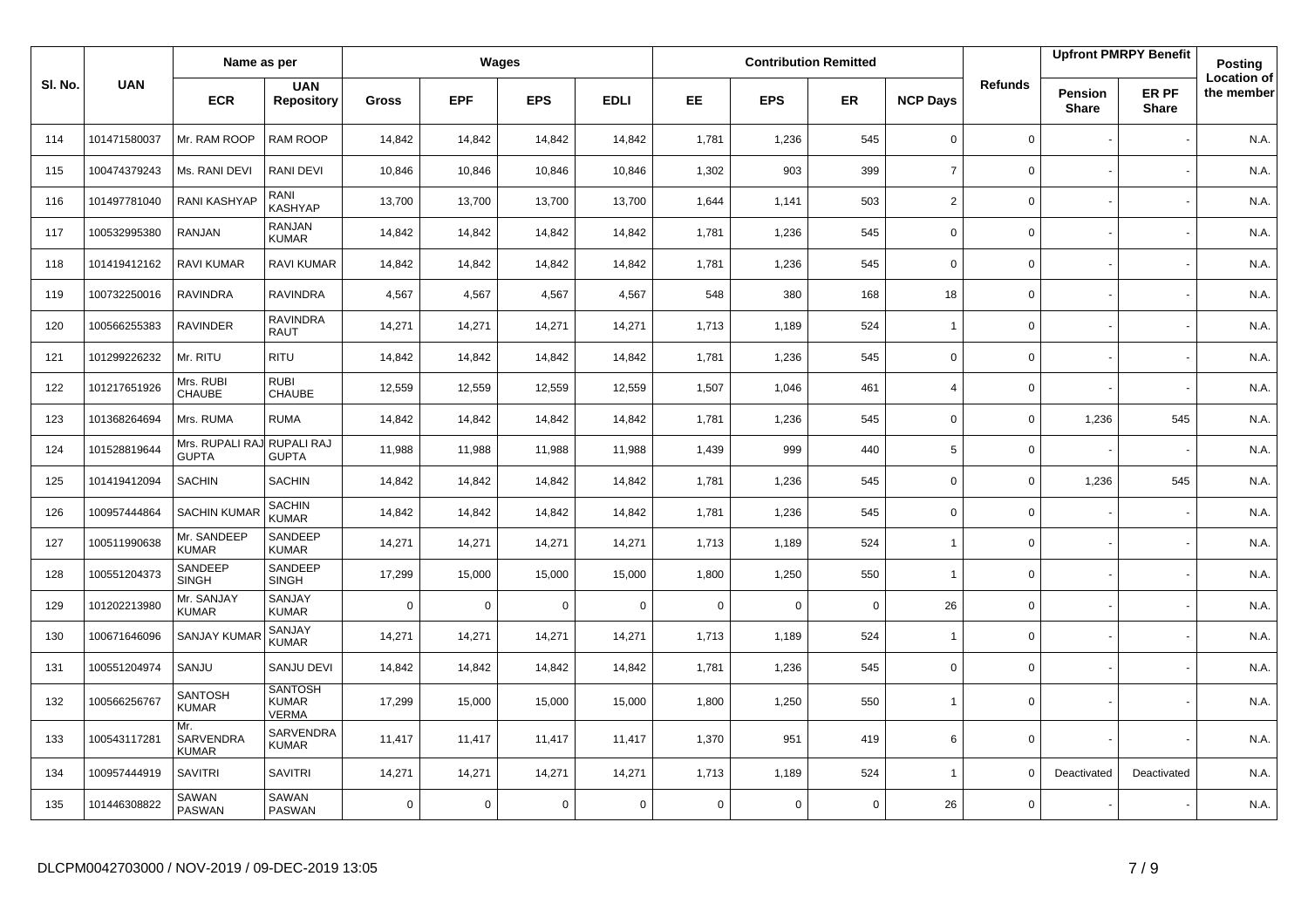|        |              | Name as per                                     |                                                 |              |             | Wages       |             |             |             | <b>Contribution Remitted</b> |                 |                |                         | <b>Upfront PMRPY Benefit</b> | Posting                          |
|--------|--------------|-------------------------------------------------|-------------------------------------------------|--------------|-------------|-------------|-------------|-------------|-------------|------------------------------|-----------------|----------------|-------------------------|------------------------------|----------------------------------|
| SI. No | <b>UAN</b>   | <b>ECR</b>                                      | <b>UAN</b><br><b>Repository</b>                 | <b>Gross</b> | <b>EPF</b>  | <b>EPS</b>  | <b>EDLI</b> | <b>EE</b>   | <b>EPS</b>  | ER                           | <b>NCP Days</b> | <b>Refunds</b> | Pension<br><b>Share</b> | ER PF<br><b>Share</b>        | <b>Location of</b><br>the member |
| 136    | 101419412060 | <b>SHAMBHU</b><br><b>KUMAR</b><br><b>PASWAN</b> | <b>SHAMBHU</b><br><b>KUMAR</b><br>PASWAN        | 11,763       | 11,763      | 11,763      | 11,763      | 1,412       | 980         | 432                          | 9               | $\mathbf 0$    |                         |                              | N.A.                             |
| 137    | 100919015837 | Mr. SHARWAN<br><b>KUMAR RAM</b>                 | <b>SHARWAN</b><br><b>KUMAR RAM</b>              | 14,842       | 14,842      | 14,842      | 14,842      | 1,781       | 1,236       | 545                          | $\mathbf 0$     | 0              |                         |                              | N.A.                             |
| 138    | 100634694845 | <b>SHIV NARAYAN</b>                             | SHIV<br>NARAYAN                                 | 14,842       | 14,842      | 14,842      | 14,842      | 1,781       | 1,236       | 545                          | $\mathbf 0$     | 0              |                         |                              | N.A.                             |
| 139    | 101497092872 | SHIVAM SINGH                                    | SHIVAM<br><b>SINGH</b>                          | 14,842       | 14,842      | 14,842      | 14,842      | 1,781       | 1,236       | 545                          | $\mathbf 0$     | 0              |                         |                              | N.A.                             |
| 140    | 101485166753 | <b>SHIVENDER</b><br><b>KUMAR</b>                | <b>SHIVENDER</b><br><b>KUMAR</b>                | 14,842       | 14,842      | 14,842      | 14,842      | 1,781       | 1,236       | 545                          | $\Omega$        | 0              |                         |                              | N.A.                             |
| 141    | 100915316972 | <b>SHRVAN</b><br><b>KUMAR</b><br>MANDAL         | <b>SHRVAN</b><br><b>KUMAR</b><br>MANDAL         | 13,700       | 13,700      | 13,700      | 13,700      | 1,644       | 1,141       | 503                          | 2               | 0              |                         |                              | N.A.                             |
| 142    | 101485166711 | <b>SONIA</b>                                    | <b>SONIA</b>                                    | $\mathbf 0$  | $\mathbf 0$ | $\mathbf 0$ | $\mathbf 0$ | $\mathbf 0$ | $\Omega$    | $\mathbf 0$                  | 26              | $\mathbf 0$    |                         |                              | N.A.                             |
| 143    | 100511809084 | Mr. SONU<br><b>KUMAR GUPTA</b>                  | SONU<br><b>KUMAR</b><br><b>GUPTA</b>            | 11,763       | 11,763      | 11,763      | 11,763      | 1,412       | 980         | 432                          | 9               | 0              |                         |                              | N.A.                             |
| 144    | 101497730204 | Mr. SONU<br><b>KUMAR PASV/</b>                  | SONU<br><b>KUMAR</b><br><b>PASVAN</b>           | 14,842       | 14,842      | 14,842      | 14,842      | 1,781       | 1,236       | 545                          | $\mathbf 0$     | $\mathbf 0$    |                         |                              | N.A.                             |
| 145    | 100957444957 | <b>SONU KUMAR</b>                               | SONU<br><b>KUMAR SAH</b>                        | $\mathbf 0$  | $\Omega$    | $\mathbf 0$ | $\mathbf 0$ | $\Omega$    | $\mathbf 0$ | $\mathbf 0$                  | 26              | $\Omega$       |                         |                              | N.A.                             |
| 146    | 101107180736 | <b>SUBHASH</b><br><b>CHANDRA</b>                | <b>SUBHASH</b><br>CHANDRA                       | 13,700       | 13,700      | 13,700      | 13,700      | 1,644       | 1,141       | 503                          | $\overline{2}$  | $\mathbf 0$    | 1,141                   | 503                          | N.A.                             |
| 147    | 100671056150 | SUDHA DEVI                                      | SUDHA DEVI                                      | 13,700       | 13,700      | 13,700      | 13,700      | 1,644       | 1,141       | 503                          | 2               | 0              |                         |                              | N.A.                             |
| 148    | 101485167168 | SUDHNSHU<br><b>KUMAR</b>                        | SUDHNSHU<br><b>KUMAR</b>                        | 14,271       | 14,271      | 14,271      | 14,271      | 1,713       | 1,189       | 524                          | $\overline{1}$  | $\Omega$       |                         |                              | N.A.                             |
| 149    | 100566254674 | <b>SUNIL</b>                                    | <b>SUNEEL</b>                                   | 14,271       | 14,271      | 14,271      | 14,271      | 1,713       | 1,189       | 524                          | $\overline{1}$  | 0              |                         |                              | N.A.                             |
| 150    | 101401962763 | Mr. SUNIL                                       | <b>SUNIL</b>                                    | 13,700       | 13,700      | 13,700      | 13,700      | 1,644       | 1,141       | 503                          | 2               | 0              |                         |                              | N.A.                             |
| 151    | 101485166674 | <b>SUNIL KUMAR</b>                              | <b>SUNIL</b><br><b>KUMAR</b>                    | 14,842       | 14,842      | 14,842      | 14,842      | 1,781       | 1,236       | 545                          | $\mathsf 0$     | 0              |                         |                              | N.A.                             |
| 152    | 101262780101 | Mr. SURAJ                                       | <b>SURAJ</b>                                    | 13,700       | 13,700      | 13,700      | 13,700      | 1,644       | 1,141       | 503                          | $\overline{2}$  | 0              |                         |                              | N.A.                             |
| 153    | 101193363027 | Mr. SURAJ<br><b>KUMAR</b>                       | <b>SURAJ</b><br><b>KUMAR</b>                    | 14,842       | 14,842      | 14,842      | 14,842      | 1,781       | 1,236       | 545                          | $\mathbf 0$     | 0              | 1,236                   | 545                          | N.A.                             |
| 154    | 101419412115 | <b>SURENDRA</b><br><b>KUMAR SINGH</b>           | <b>SURENDRA</b><br><b>KUMAR</b><br><b>SINGH</b> | 14,842       | 14,842      | 14,842      | 14,842      | 1,781       | 1,236       | 545                          | $\mathbf 0$     | $\mathbf 0$    |                         |                              | N.A.                             |
| 155    | 101401265528 | <b>SURUCHI</b>                                  | <b>SURUCHI</b>                                  | 14,842       | 14,842      | 14,842      | 14,842      | 1,781       | 1,236       | 545                          | $\mathbf 0$     | $\mathbf 0$    | 1,236                   | 545                          | N.A.                             |
| 156    | 101445677699 | Mrs. SUSHILA                                    | <b>SUSHILA</b>                                  | $\mathbf 0$  | $\mathbf 0$ | $\mathbf 0$ | $\mathbf 0$ | $\Omega$    | $\mathbf 0$ | $\mathbf 0$                  | 26              | 0              |                         |                              | N.A.                             |